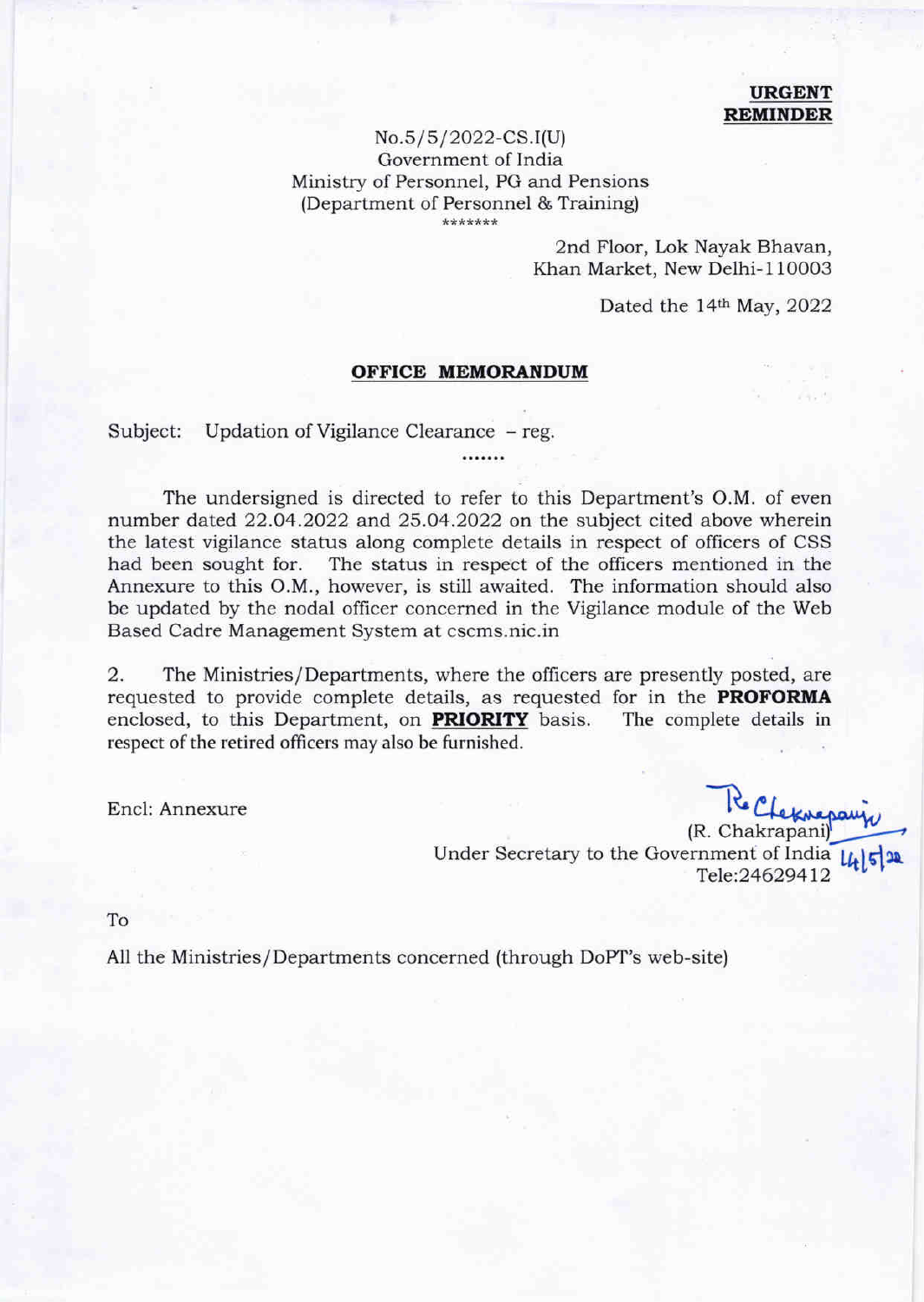## PROFORMA

| Sl.<br>No. | Name of the<br>officers | CSL<br>No. | Whether clear from<br>vigilance angle or not.<br>Indicate Clear/Not<br><b>Clear</b> as the case may<br>be. If not clear please<br>provide complete details | Minor/major penalties<br>imposed, if any, since<br>1.7.2006/1.7.2007/1.<br>7.2008, respectively. | Whether the officer has been on<br>deputation, long leave, long term<br>training during the select list<br>period or absorbed in any<br>organization (please indicate<br>period of deputation/ date of<br>absorption).<br>Also indicate if resigned, took<br>VRS or expired and date of<br>occurrence of event |
|------------|-------------------------|------------|------------------------------------------------------------------------------------------------------------------------------------------------------------|--------------------------------------------------------------------------------------------------|----------------------------------------------------------------------------------------------------------------------------------------------------------------------------------------------------------------------------------------------------------------------------------------------------------------|
|            |                         |            |                                                                                                                                                            |                                                                                                  |                                                                                                                                                                                                                                                                                                                |

(Signature of the officer certifying the above details)

Name, designation:

o Nij

Date: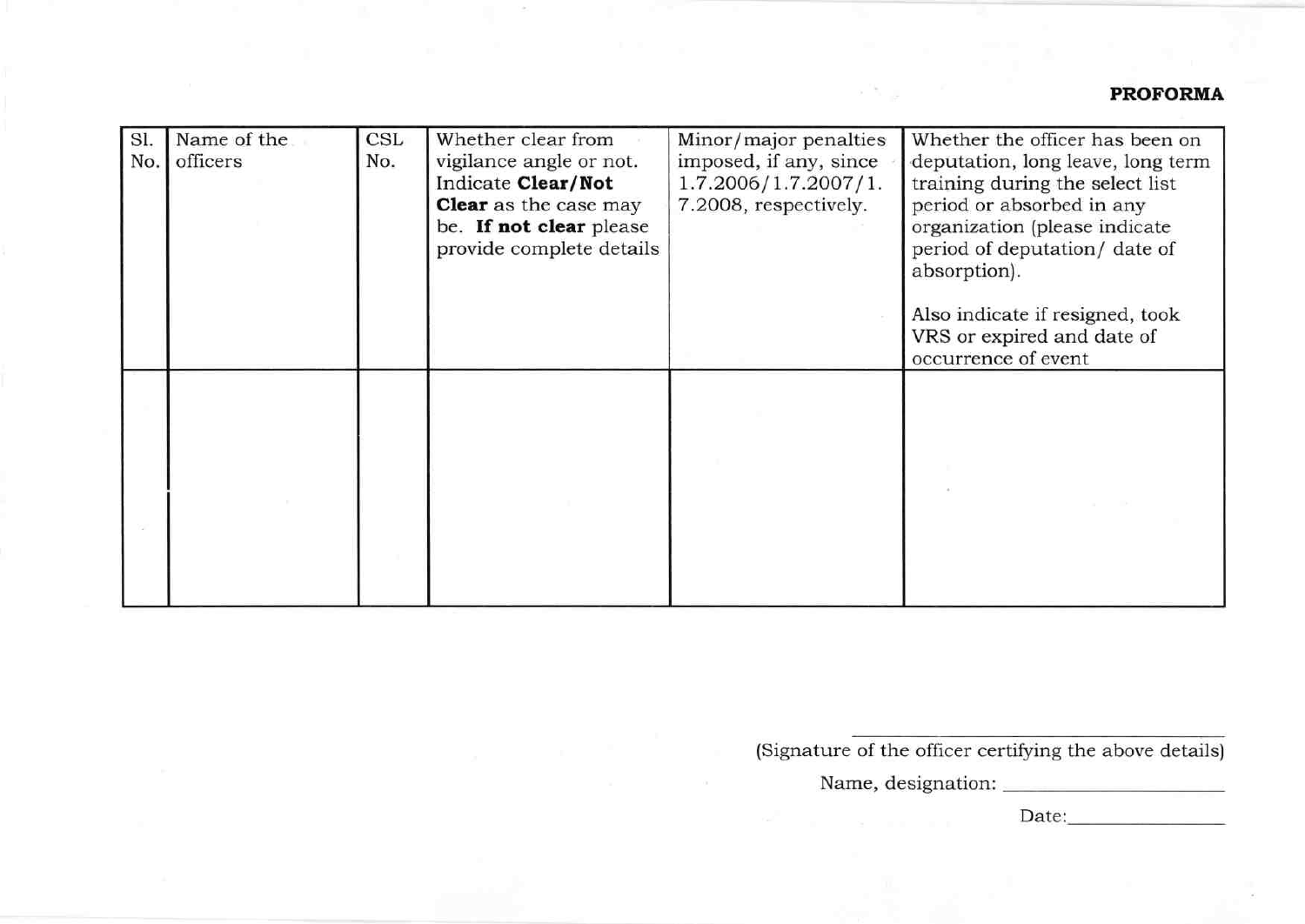## Pending VCs

| SI. No.        | CSL No.        | Name<br>(S/Shri/Smt./Ms.)     | Post held              | Date of Birth         | Cate-<br>gory |              | SO SL Present Ministry/Department               |
|----------------|----------------|-------------------------------|------------------------|-----------------------|---------------|--------------|-------------------------------------------------|
| 1              | 9875           | RAJESH PANDEY                 | S <sub>O</sub>         | 14-Nov-64             | Gen           |              | 2009 Agriculture & Farmers Welfare              |
| $\overline{2}$ | 10387          | R SATHEES KUMAR               | US(Adhoc)              | 18-Mar-65             | Gen           | 2010         | Central Bureau of Investigation                 |
| 3              | 10009          | <b>MUKESH</b>                 | US(Adhoc)              | 16-Apr-61             | SC            | 2009         | Coal                                            |
| 4              | 9246           | Vijay Kumar                   | US(Adhoc)              | 27-11-1956            | Gen           | 2008         | Commerce                                        |
| 5              | 9351           | Naresh Prasad Mathur          | US(Adhoc)              | 26-09-1961            | Gen           | 2008         | Commerce                                        |
| 6              | 9363           | Thresia Mathew                | US(Adhoc)              | 01-01-1961            | Gen           | 2008         | Commerce                                        |
| $\overline{7}$ | 9397           | Ganesh Kumar                  | US(Adhoc)              | 05-05-1962            | SC            | 2008         | Commerce                                        |
| 8              | 9432           | SUMIT KUMAR SACHAN            | US(Adhoc)              | 15-Jun-81             | Gen           | 2009         | Commerce                                        |
| 9              | 9436           | NIL MADHAB BISWAS             | US(Adhoc)              | 10-May-60             | Gen           | 2009         | Commerce                                        |
| 10             | 9463           | <b>JAI PRAKASH SINGH</b>      | US(Adhoc)              | 01-Oct-77             | Gen           | 2009         | Commerce                                        |
| 11             | 9498           | <b>M RAMA PRATAP</b>          | US(Adhoc)              | 05-Feb-62             | Gen           | 2009         | Commerce                                        |
| 12             | 9584           | SANJEEV KUMAR KALA            | US(Adhoc)              | 11-Apr-63             | Gen           | 2009         | Commerce                                        |
| 13             | 9967           | RICHH PAL SINGH               | US(Adhoc)              | 05-Jun-60             | SC            | 2009         | Commerce                                        |
| 14             | 9997           | SANJAY KERKETTA               | US(Adhoc)              | $01$ -Jan-70          | <b>ST</b>     | 2009         | Commerce                                        |
| 15             | 10049          | <b>K KHATMINTHANG</b>         | US(Adhoc)              | 04-Mar-72             | ST            | 2009         | Commerce                                        |
| 16<br>17       | 10083          | A S LUNGREISHANG              | US(Adhoc)              | 01-Mar-68             | <b>ST</b>     | 2009         | Commerce<br>Commerce                            |
| 18             | 10217<br>10365 | Sukh Sagar Sharma             | US(Adhoc)              | 18-Aug-59             | Gen<br>Gen    | 2010<br>2010 | Commerce                                        |
| 19             | 10371          | MUKESH KUMAR<br>SHYAMAL SIL   | US(Adhoc)<br>US(Adhoc) | 25-Feb-77<br>6-Dec-62 | Gen           | 2010         | Commerce                                        |
| 20             | 10421          | R MANOHAR KAMATH              |                        | 10-May-63             | Gen           | 2010         | Commerce                                        |
| 21             | 10490          | N MUTHUKUMAR                  | US(Adhoc)<br>US(Adhoc) | 6-Feb-60              | Gen           | 2010         | Commerce                                        |
| 22             | 9703           | R RAJARAM                     | US(Adhoc)              | 24-Jun-60             | Gen           | 2009         | Corporate Affairs                               |
| 23             | 9434           | SHAMBHU DATT SATI             | US(Adhoc)              | 10-Jul-72             | Gen           |              | 2009 DPI&IT                                     |
| 24             | 9637           | ASHWANI KUMAR SABHARWAL       | US(Adhoc)              | 23-Jan-64             | Gen           | 2009         | <b>DPI&amp;IT</b>                               |
| 25             | 9767           | <b>ROSHAN LAL</b>             | SO                     | 06-Aug-57             | Gen           | 2009         | DPI&IT                                          |
| 26             | 9965           | <b>ARUN KUMAR</b>             | US(Adhoc)              | 02-Aug-62             | SC            | 2009         | DPI&IT                                          |
| 27             | 10003          | RAJINDER KUMAR PUNIA          | US(Adhoc)              | 17-Sep-62             | SC            | 2009         | DPI&IT                                          |
| 28             | 10108          | <b>GANESH HIRALAL NIKHARE</b> | US(Adhoc)              | 20-Jun-64             | <b>ST</b>     | 2009         | <b>DPI&amp;IT</b>                               |
| 29             | 10534          | S DHANA SHEKAAR               | US(Adhoc)              | 6-Jun-60              | Gen           | 2010         | <b>DPI&amp;IT</b>                               |
| 30             | 10585          | <b>JAGDISH KUMAR</b>          | US(Adhoc)              | $1-Jan-60$            | SC            | 2010         | <b>DPI&amp;IT</b>                               |
| 31             | 10651          | Kamlesh Kumar                 | US(Adhoc)              | 5-Dec-72              | Gen           |              | 2010 DPI&IT                                     |
| 32             | 9576           | KARUNESH PRATAP SINGH         | US(Adhoc)              | 22-Aug-76             | Gen           |              | 2009 DPI&IT - on deputation to AIIMS, Gorakhpur |
| 33             | 9745           | LATA S KAPUR                  | US(Adhoc)              | 13-Jan-61             | Gen           | 2009         | DPI&IT - took VRS 02.02.2020                    |
| 34             | 10368          | Kanta Sanhotra                | SO.                    | 29-Nov-58             | SC            |              | 2010 Earth Sciences                             |
| 35             | 9729           | NAVIN KUMAR                   | US(Adhoc)              | 08-Jun-75             | Gen           |              | 2009 Empowerment of Persons with Disability     |
| 36             | 9913           | SANDEEP KUMAR                 | US(Adhoc)              | 02-Aug-77             | Gen           | 2009         | Empowerment of Persons with Disability          |
| 37             | 10579          | SUBE SINGH                    | US(Adhoc)              | 1-Jul-60              | SC            | 2010         | Empowerment of Persons with Disability          |
| 38             | 9377           | V. Nagarajan                  | SO                     | 03-05-1957            | Gen           | 2008         | Environment, Forests & Claimate Change          |
| 39             | 9746           | N.K. Aggarwal                 | SO.                    | 20-Dec-57             | Gen           |              | 2009 Expenditure                                |
| 40             | 10021          | L THANGARAJ                   | US(Adhoc)              | 30-Jun-61             | SC            |              | 2009 Expenditure                                |
| 41             | 10208          | K RADHAKRISHNAN               | SO.                    | 3-Nov-58              | Gen           |              | 2010 Expenditure                                |
| 42             | 10266          | P ANGELS                      |                        | US(Adhoc) 25-Feb-61   | Gen           |              | 2010 Expenditure                                |
| 43             | 10308          | <b>SANJAY SOOD</b>            | SO.                    | 7-Mar-59              | Gen           |              | 2010 Expenditure                                |
| 44             | 9748           | Vipin Kumar Jain              | US(Adhoc)              | 4-Jun-71              | Gen           |              | 2009 Expenditure - expired on 18.05.2021        |
| 45             | 9362           | Surinder Kumar                | US(Adhoc)              | 05-08-1967            | SC            |              | 2008 Financial Services                         |
| 46             | 9373           | Abhay Garg                    | US(Adhoc)              | 06-07-1961            | Gen           |              | 2008 Financial Services                         |
| 47             | 9472           | SANJAY KUMAR MISHRA           | US(Adhoc)              | 02-Jan-78             | Gen           |              | 2009 Financial Services                         |
| 48             | 9590           | SHIV DUTT SHARMA              | US(Adhoc)              | 13-Apr-67             | Gen           |              | 2009 Financial Services                         |
| 49             | 9612           | SUBHASHCHANDRA AMIN           | US(Adhoc)              | 14-Mar-65             | Gen           |              | 2009 Financial Services                         |
| 50             | 9663           | K M NANDAKUMAR                | US(Adhoc)              | 29-Jul-66             | Gen           | 2009         | <b>Financial Services</b>                       |
| 51             | 9664           | LOKESH CHANDER TREHAN         | US(Adhoc)              | 26-Sep-63             | Gen           | 2009         | <b>Financial Services</b>                       |
| 52             | 10214          | CHANDRAGUPTA SHAURYA          | US(Adhoc)              | 12-Nov-74             | Gen           |              | 2010 Financial Services                         |
| 53             | 10250          | M SELVAKUMAR                  | US(Adhoc)              | 15-Jul-62             | Gen           |              | 2010 Financial Services                         |
| 54             | 9578           | S VENKATA RAGHAVAN            | SO.                    | 26-May-63             | Gen           | 2009         | Financial Services - on deputation to DRT,      |
|                |                |                               |                        |                       |               |              | Madurai                                         |
| 55             | 9541           | SREEMATHI GHOSH               | US(Adhoc)              | 21-May-63             | Gen           |              | 2009 Food Processing Industries                 |
| 56             | 9824           | <b>VIJAY PRAKASH BHATT</b>    | US(Adhoc)              | 05-Apr-74             | Gen           |              | 2009 Food Processing Industries                 |
| 57             | 10405          | <b>MATEEN AHMAD</b>           | US(Adhoc)              | 18-Dec-70             | Gen           |              | 2010   Food Processing Industries               |
| 58             | 10476          | SUMAN SHARMA                  | US(Adhoc)              | 1-Jul-79              | Gen           |              | 2010 Food Processing Industries                 |
| 59             | 10573          | <b>RAM PAL</b>                | US(Adhoc)              | 22-Jan-60             | <b>SC</b>     | 2010         | Food Processing Industries                      |
| 60             | 9820           | MAGAN SINGH DABAS             | US(Adhoc)              | 07-Oct-62             | Gen           | 2009         | Home Affairs                                    |
| 61             | 9723           | SARITA GARG                   | SO.                    | 06-Oct-57             | Gen           | 2009         | Information & Broadcasting                      |
| 62             | 9763           | ANIL KUMAR                    | US(Adhoc)              | 18-May-60             | Gen           | 2009         | Information & Broadcasting                      |
| 63             | 10010          | Saroj B. Narayan              | SO <sub>1</sub>        | 14-Apr-58             | SC            | 2009         | Information & Broadcasting                      |
| 64             | 10090          | Yogeshwar Y Parate            | US(Adhoc)              | 8-Oct-59              | ST            |              | 2009  Information & Broadcasting                |

Reclapsuparin